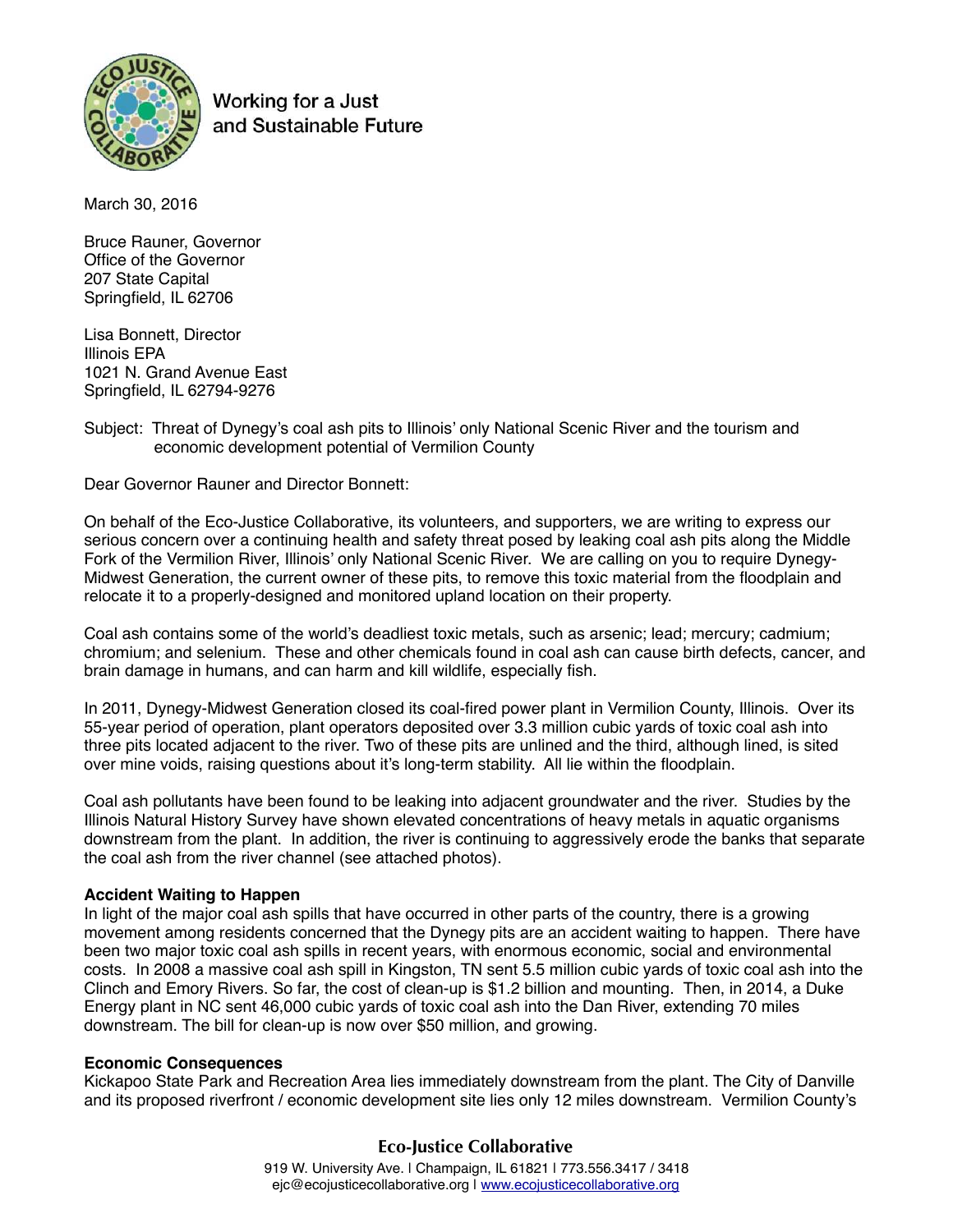2025 Plan proposes to capitalize on the tourism and recreation potential of resources in the county, especially the areas along the Middle Fork and Vermilion Rivers.

In the event of an accident, the economic impact to state recreation areas and the proposed riverfront development in Danville would be catastrophic. The recreation potential of the Middle Fork Corridor would be destroyed and taxpayers would be left with clean-up costs easily exceeding tens of millions of dollars.

#### **Need for Action Now**

Federal rules recently adopted to regulate coal ash disposal do not apply to the Dynegy-Vermilion site because the plant ceased operation prior to the effective date of the rules. Currently there are no state rules specifically addressing the disposal of coal ash. Dynegy-Midwest Generation has proposed closing the pits by leaving them in place, capping them with a 40-mil. PVC liner overlaid with a 250 mil. geo-composite layer and 36 inches of earth. All three pits would be left in the floodplain, where they would continue to be in contact with the groundwater and be subject to the relentless hydraulic action of the river. Dynegy's proposal is a short-term, "cap and run" solution for the company that will leave the liability for this dangerous waste disposal site for future generations.

A corrective action plan has been submitted to the Illinois EPA for approval. Dynegy has dismissed the option of removing the coal ash from the floodplain citing "unfavorable costs". It also has chosen not to complete the engineering studies requested by IEPA and required to address deficiencies in its closure plan. We believe that Dynegy's inaction is irresponsible.

Precedent has been set for the responsible closure of leaking coal ash pits. Following the 2014 Dan River spill, North Carolina passed a Coal Ash Management Act requiring Duke Energy to remove coal ash from many of its disposal sites. Two pits at Dan River are among six the NC Department of Environmental Quality says must be cleaned up by 2019. Fourteen additional pits must be excavated and the ash reburied in lined landfills by 2014 and eight more could be designated for the same treatment. This would bring the total number of relocated coal ash pits to 28.

## **Growing Voices**

The Vermilion County Board, Vermilion County Conservation District, Vermilion County Conservation Foundation, Vermilion County Soil and Water Conservation District and the Lake Vermilion Water Quality Coalition have formally called on Dynegy-Midwest Generation to clean up its toxic waste. Similarly, a growing number of businesses, organizations and citizens are learning of the problem and demanding action.

This is why we are calling on each of you, as Governor and Director of the Illinois EPA, to require Dynegy to move its coal ash to a properly-designed, lined facility, on-site and away from the river; install modern pollution controls; and conduct appropriate monitoring of the facility. Unlike Dynegy Midwest Generation's plan, this is a permanent solution. It is the only solution that will ensure that our state's only National Scenic River, the people who depend on it for food and recreation, and the economic activity that it supports will be protected for future generations. It is also the only way that State can ensure that the cost of on-going remediation or an environmental catastrophe will not fall on Illinois or Vermilion County taxpayers.

Sincerely,

Co-Director Co-Director

Attachment

Lan R. Richart **Pamela J. Richart**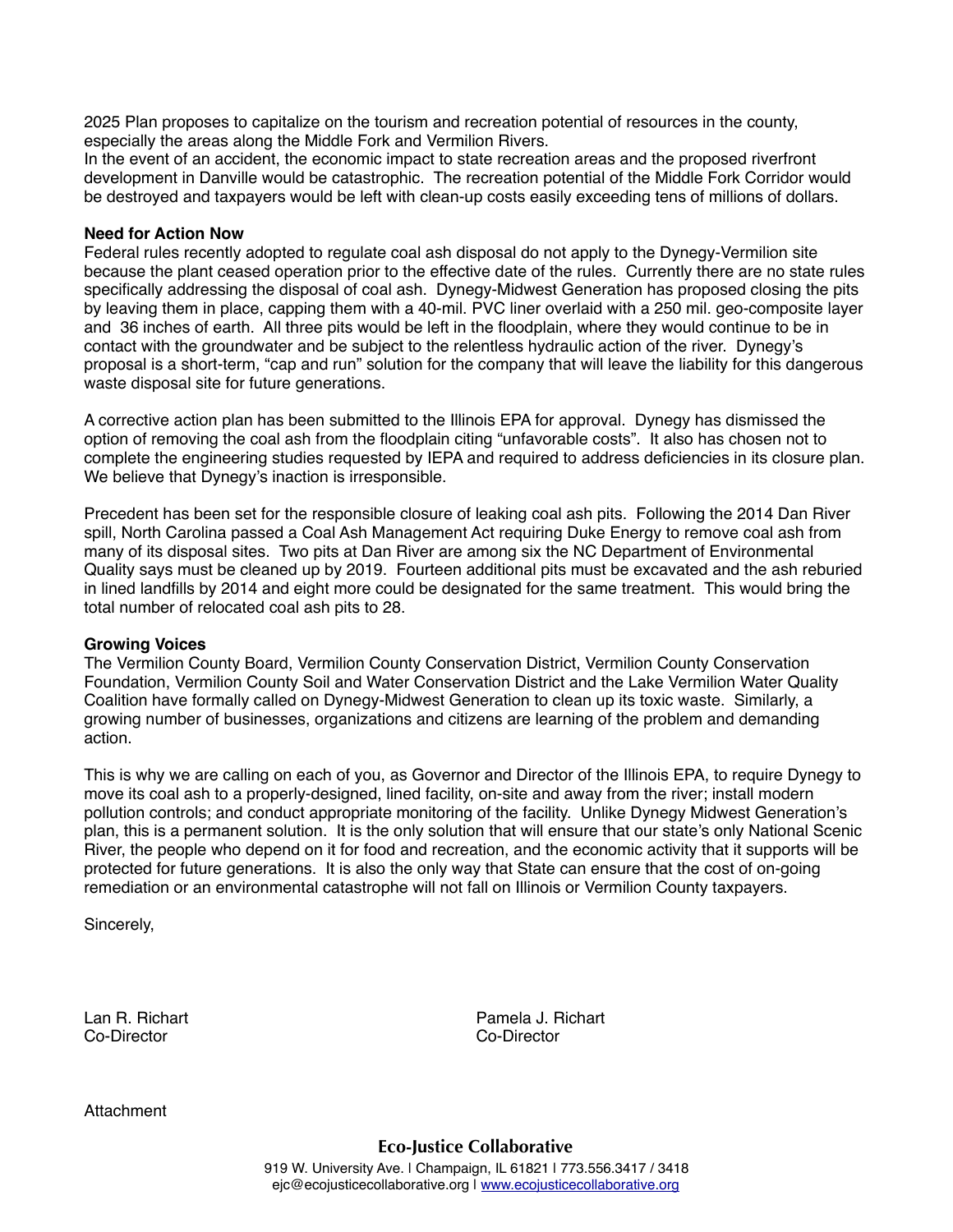

The Middle Fork of the Vermilion River is Illinois' only National Scenic River.



Dynegy-Midwest Generation has 3.3 million cubic yards of toxic coal ash stored in pits in the river's floodplain.